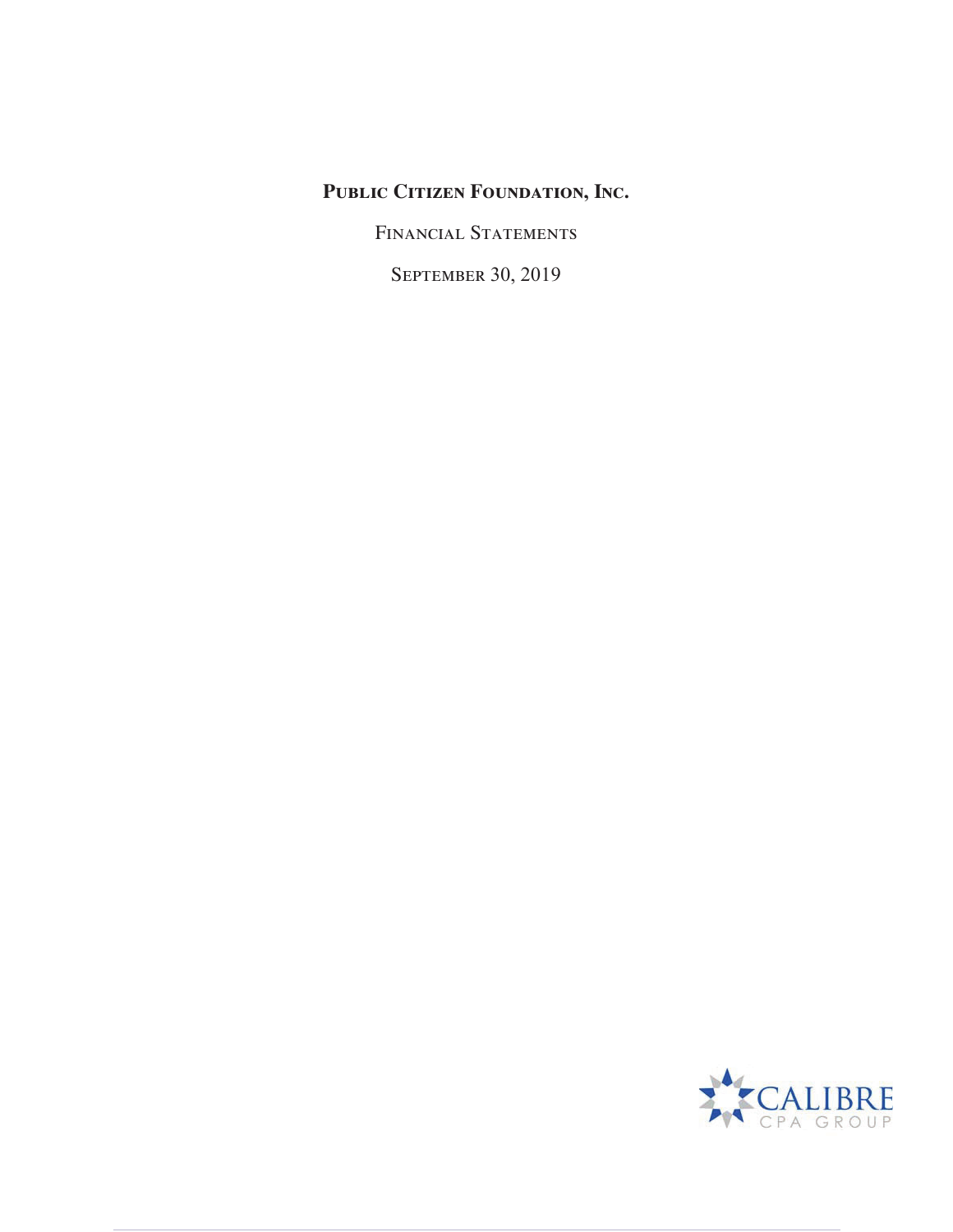# Financial Statements

# Year Ended September 30, 2019

# **CONTENTS**

|                                         | PAGE |
|-----------------------------------------|------|
| Report of Independent Auditors          |      |
| <b>Statements of Financial Position</b> | 3    |
| <b>Statement of Activities</b>          | 5    |
| <b>Statement of Functional Expenses</b> | 6    |
| <b>Statement of Cash Flows</b>          | 7    |
| <b>Notes to Financial Statements</b>    | 8    |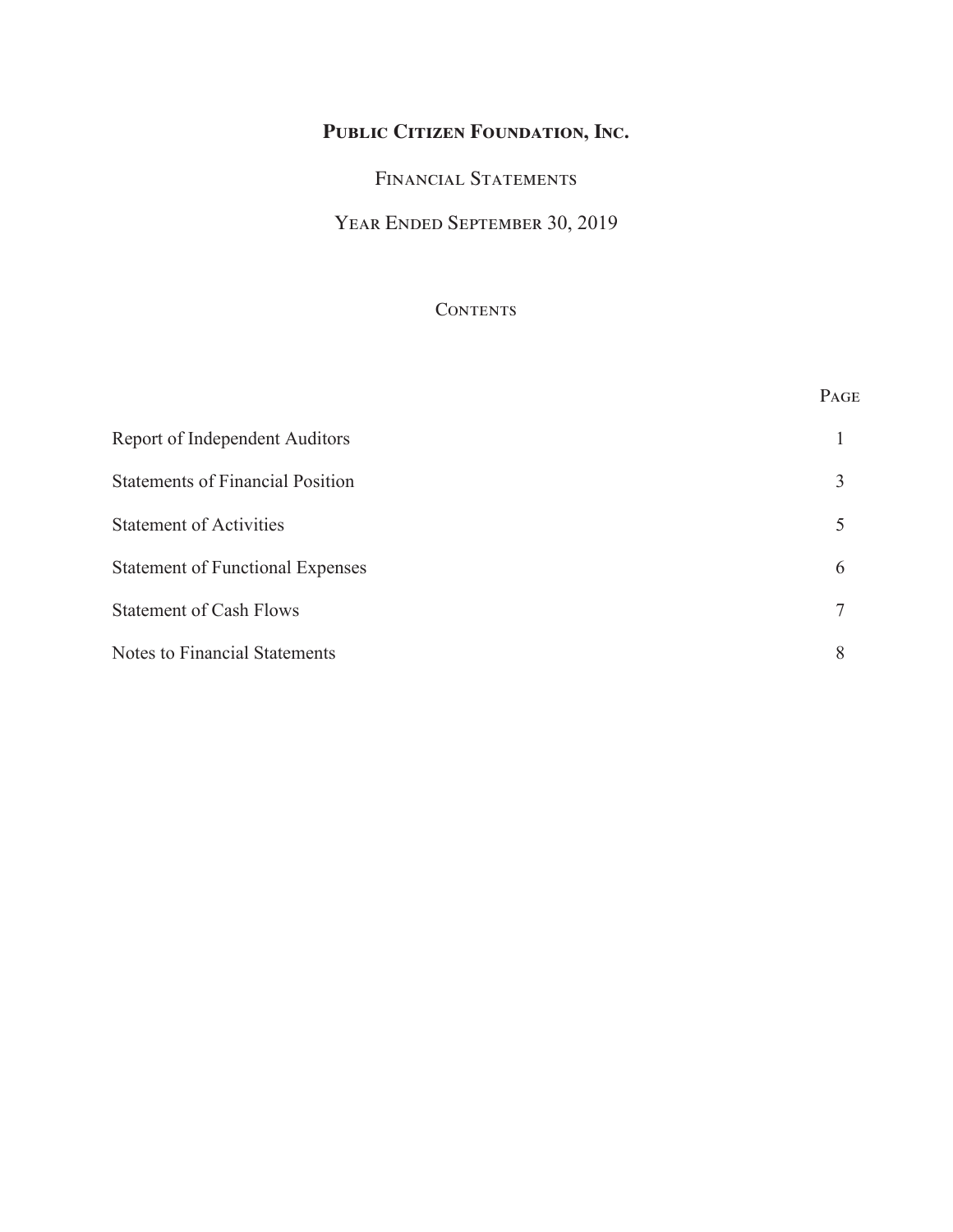

7501 WISCONSION AVENUE | SUITE 1200 WEST BETHESDA, MD 20814 202.331.9880 PHONE | 202.331.9890 FAX

#### **REPORT OF INDEPENDENT AUDITORS**

Board of Directors Public Citizen Foundation, Inc.

We have audited the accompanying financial statements of Public Citizen Foundation, Inc. (PCF), which comprise the statements of financial position as of September 30, 2019 and 2018, and the related statements of activities, functional expenses, and cash flows for the year ended September 30, 2019, and the related notes to the financial statements.

#### **Management's Responsibility for the Financial Statements**

Management is responsible for the preparation and fair presentation of these financial statements in accordance with accounting principles generally accepted in the United States of America; this includes the design, implementation, and maintenance of internal control relevant to the preparation and fair presentation of financial statements that are free from material misstatement, whether due to fraud or error.

#### **Auditor's Responsibility**

Our responsibility is to express an opinion on these financial statements based on our audits. We conducted our audits in accordance with auditing standards generally accepted in the United States of America. Those standards require that we plan and perform the audits to obtain reasonable assurance about whether the financial statements are free from material misstatement.

An audit involves performing procedures to obtain audit evidence about the amounts and disclosures in the financial statements. The procedures selected depend on the auditor's judgment, including the assessment of the risks of material misstatement of the financial statements, whether due to fraud or error. In making those risk assessments, the auditor considers internal control relevant to the PCF's preparation and fair presentation of the financial statements in order to design audit procedures that are appropriate in the circumstances, but not for the purpose of expressing an opinion on the effectiveness of the PCF's internal control. Accordingly, we express no such opinion. An audit also includes evaluating the appropriateness of accounting policies used and the reasonableness of significant accounting estimates made by management, as well as evaluating the overall presentation of the financial statements.

We believe that the audit evidence we have obtained is sufficient and appropriate to provide a basis for our audit opinion.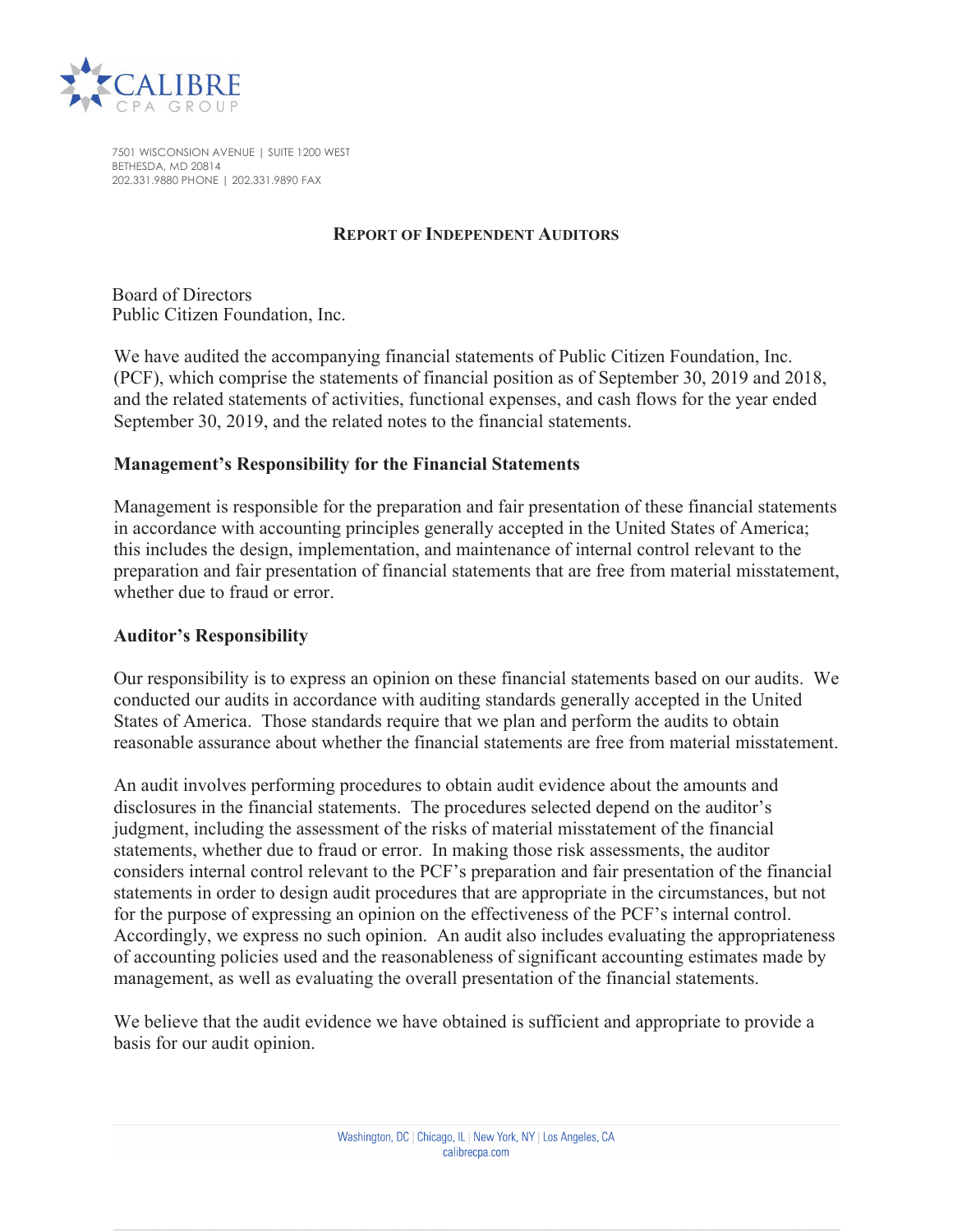# **Opinion**

In our opinion, the financial statements referred to above present fairly, in all material respects, the financial position of PCF as of September 30, 2019 and 2018, and the changes in its net assets and its cash flows for the year ended September 30, 2019, in accordance with accounting principles generally accepted in the United States of America.

# **Report on Summarized Comparative Information**

We have previously audited the financial statements of Public Citizen Foundation, Inc. as of and for the year ended September 30, 2018, and we expressed an unmodified audit opinion on those financial statements in our report dated January 23, 2019. In our opinion, the summarized comparative information presented herein as of and for the year ended September 30, 2018, is consistent, in all material respects, with the audited financial statements from which it has been derived.

CalibraCAAGroup PLLC

Bethesda, MD February 10, 2020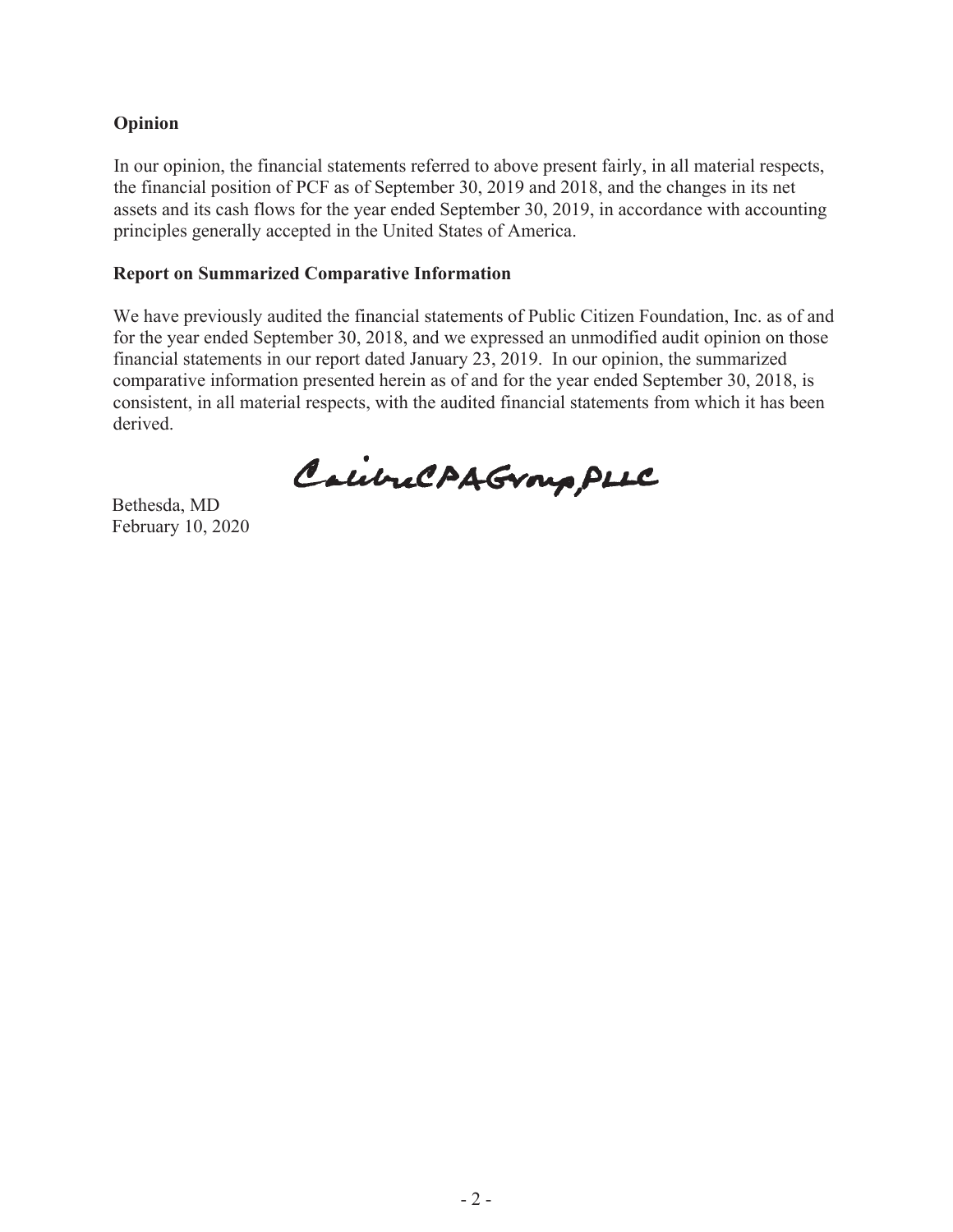# **STATEMENTS OF FINANCIAL POSITION**

# September 30, 2019 and 2018

|                                                 | 2019                      | 2018                      |
|-------------------------------------------------|---------------------------|---------------------------|
| <b>ASSETS</b>                                   |                           |                           |
| <b>CURRENT ASSETS</b>                           |                           |                           |
| Cash and cash equivalents                       | $\mathbb{S}$<br>2,980,955 | $\mathbb{S}$<br>1,660,310 |
| Investments                                     | 2,708,113                 | 124,092                   |
| Accounts receivable                             | 75,843                    | 91,733                    |
| Grants receivable                               | 932,834                   | 2,218,167                 |
| Interest receivable                             | 14,963                    | 21,124                    |
| Bequests receivable                             | 44,628                    |                           |
| Prepaid expenses                                | 120,270                   | 101,972                   |
| Total current assets                            | 6,877,606                 | 4,217,398                 |
| INVESTMENTS, net of current portion             | 16,573,174                | 19,723,656                |
| GRANTS RECEIVABLE, net of current portion       | 350,000                   |                           |
| PROPERTY AND EQUIPMENT                          |                           |                           |
| Land                                            | 1,243,073                 | 1,243,073                 |
| Building and improvements                       | 3,523,717                 | 3,501,169                 |
| Office furniture and equipment                  | 758,473                   | 822,471                   |
|                                                 | 5,525,263                 | 5,566,713                 |
| Less: accumulated depreciation and amortization | (2,887,108)               | (2,886,998)               |
|                                                 | 2,638,155                 | 2,679,715                 |
| <b>INVESTMENTS - CHARITABLE GIFT ANNUITIES</b>  | 2,844,844                 | 2,501,073                 |
| <b>Total assets</b>                             | \$<br>29,283,779          | \$<br>29,121,842          |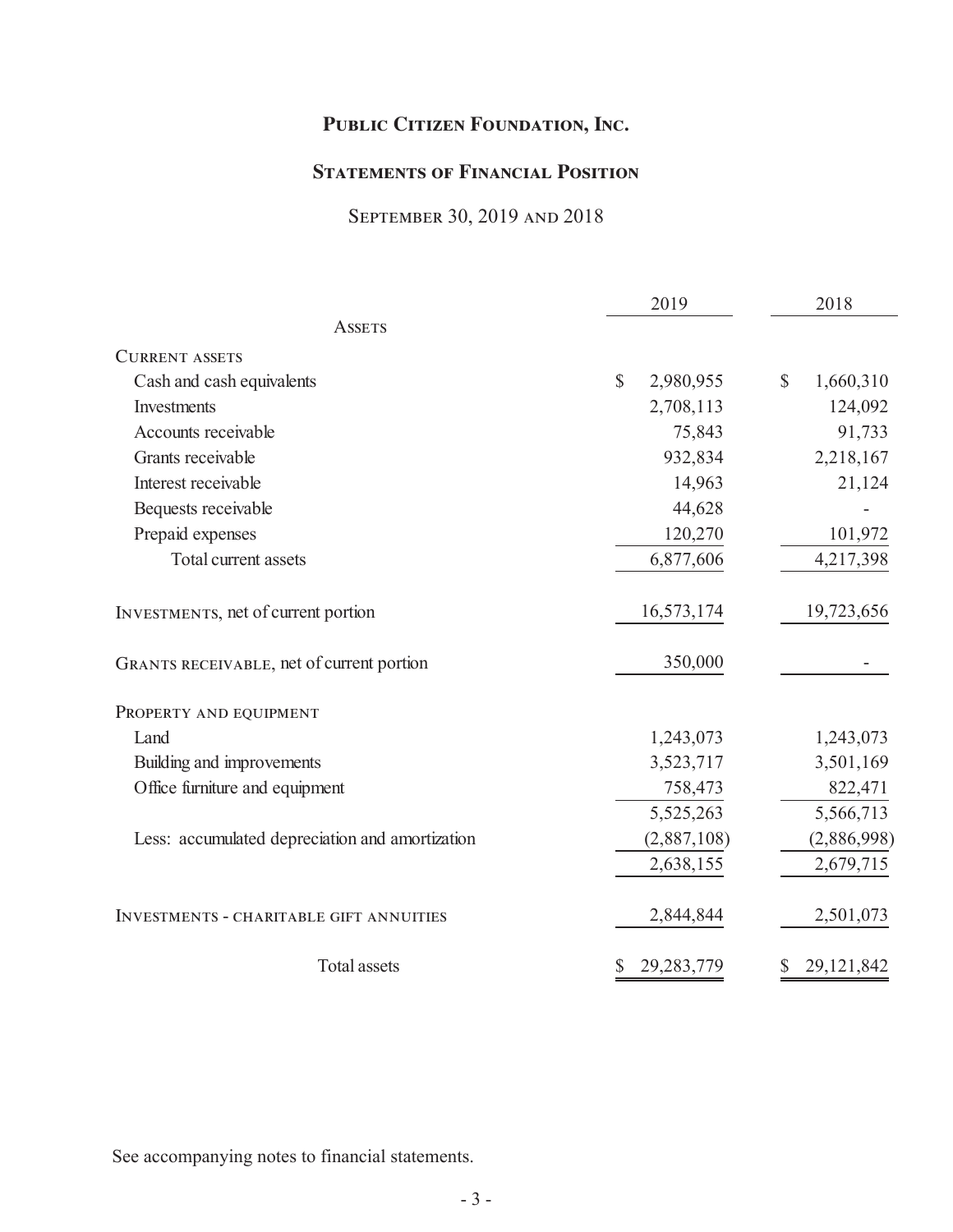# **Statements of Financial Position (continued)**

# September 30, 2019 and 2018

|                                                           |              | 2019         | 2018          |
|-----------------------------------------------------------|--------------|--------------|---------------|
| <b>LIABILITIES AND NET ASSETS</b>                         |              |              |               |
| <b>CURRENT LIABILITIES</b>                                |              |              |               |
| Accounts payable and accrued expenses                     | $\mathbb{S}$ | 255,610      | \$<br>295,064 |
| Accrued leave                                             |              | 397,537      | 331,487       |
| Deferred subscription revenue                             |              | 1,443,368    | 1,571,270     |
| Deferred event revenue                                    |              |              | 450           |
| Charitable gift annuities payable                         |              | 236,356      | 176,829       |
| Due to Public Citizen, Inc.                               |              | 326,721      | 425,794       |
| Total current liabilities                                 |              | 2,659,592    | 2,800,894     |
| CHARITABLE GIFT ANNUITIES PAYABLE, net of current portion |              | 1,056,261    | 997,550       |
| <b>Total liabilities</b>                                  |              | 3,715,853    | 3,798,444     |
| <b>NET ASSETS</b>                                         |              |              |               |
| Without donor restrictions                                |              | 22,007,053   | 21,832,765    |
| With donor restrictions                                   |              | 3,560,873    | 3,490,633     |
| Total net assets                                          |              | 25,567,926   | 25,323,398    |
| Total liabilities and net assets                          |              | 29, 283, 779 | 29, 121, 842  |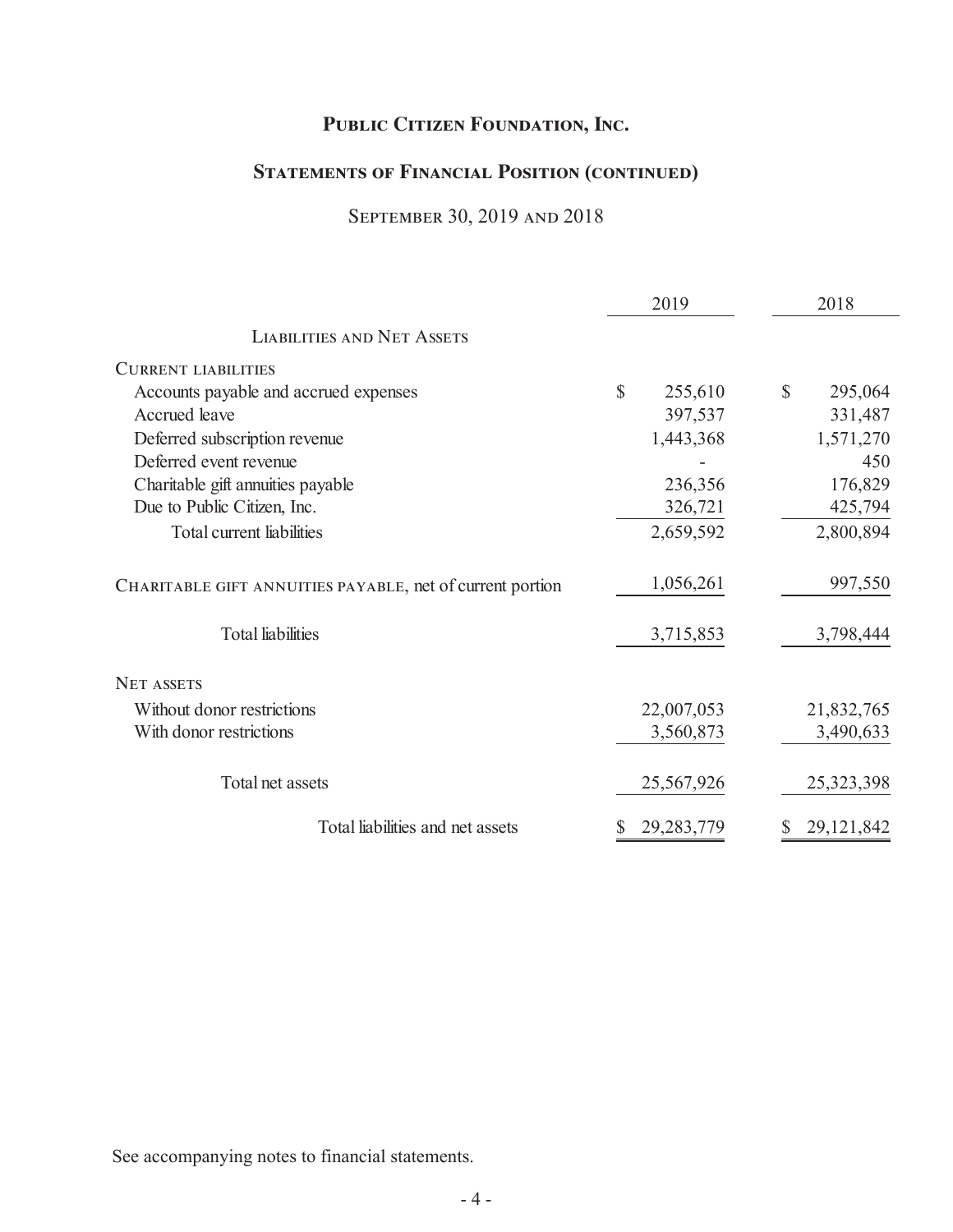# **STATEMENT OF ACTIVITIES**

# Year Ended September 30, 2019 (With Comparative Totals for Year Ended September 30, 2018)

|                                              |                     | 2019                     |                          | 2018                     |
|----------------------------------------------|---------------------|--------------------------|--------------------------|--------------------------|
|                                              | Without             | With                     |                          |                          |
|                                              | Donor               | Donor                    |                          |                          |
|                                              | <b>Restrictions</b> | <b>Restrictions</b>      | Total                    | Total                    |
| <b>REVENUE</b>                               |                     |                          |                          |                          |
| Contributions                                | 6,658,338<br>\$     | $\mathcal{S}$<br>209,958 | $\mathbf S$<br>6,868,296 | \$17,263,511             |
| Grants                                       |                     | 3,817,000                | 3,817,000                | 4,261,881                |
| Publication subscriptions                    | 1,354,456           |                          | 1,354,456                | 1,352,701                |
| List rental revenue                          | 84,526              |                          | 84,526                   | 79,854                   |
| Net investment income                        | 693,464             | 9,313                    | 702,777                  | 769,347                  |
| Court awards                                 | 461,350             |                          | 461,350                  | 490,295                  |
| Other                                        | 2,725               |                          | 2,725                    | 9,244                    |
| Change in value of charitable gift annuities | (114, 913)          |                          | (114, 913)               | (81, 586)                |
| Net assets released from restrictions        | 3,966,031           | (3,966,031)              | ÷                        | $\overline{\phantom{a}}$ |
| Total revenue                                | 13,105,977          | 70,240                   | 13,176,217               | 24, 145, 247             |
| <b>EXPENSES</b>                              |                     |                          |                          |                          |
| Program                                      |                     |                          |                          |                          |
| Public Information and Education             | 2,359,304           |                          | 2,359,304                | 2,192,389                |
| Publications                                 | 1,649,566           |                          | 1,649,566                | 1,693,072                |
| Health Research Group                        | 917,796             |                          | 917,796                  | 881,348                  |
| Litigation Group                             | 1,756,037           |                          | 1,756,037                | 1,680,413                |
| Congress Watch                               | 1,492,676           |                          | 1,492,676                | 1,127,809                |
| Access to Medicines                          | 648,458             |                          | 648,458                  | 640,208                  |
| Global Trade Watch                           | 1,026,449           |                          | 1,026,449                | 995,143                  |
| <b>Energy Program</b>                        | 276,233             |                          | 276,233                  | 264,105                  |
| PC Texas                                     | 700,434             |                          | 700,434                  | 686,833                  |
| Total program                                | 10,826,953          |                          | 10,826,953               | 10,161,320               |
| Supporting                                   |                     |                          |                          |                          |
| Management and general                       | 1,045,963           |                          | 1,045,963                | 1,011,387                |
| Fundraising                                  | 1,058,773           |                          | 1,058,773                | 879,432                  |
| Total supporting                             | 2,104,736           |                          | 2,104,736                | 1,890,819                |
|                                              |                     |                          |                          |                          |
| Total expenses                               | 12,931,689          |                          | 12,931,689               | 12,052,139               |
| <b>CHANGE IN NET ASSETS</b>                  | 174,288             | 70,240                   | 244,528                  | 12,093,108               |
| <b>NET ASSETS</b>                            |                     |                          |                          |                          |
| Beginning of year                            | 21,832,765          | 3,490,633                | 25,323,398               | 13,230,290               |
| End of year                                  | 22,007,053<br>\$    | 3,560,873<br>\$          | \$25,567,926             | \$25,323,398             |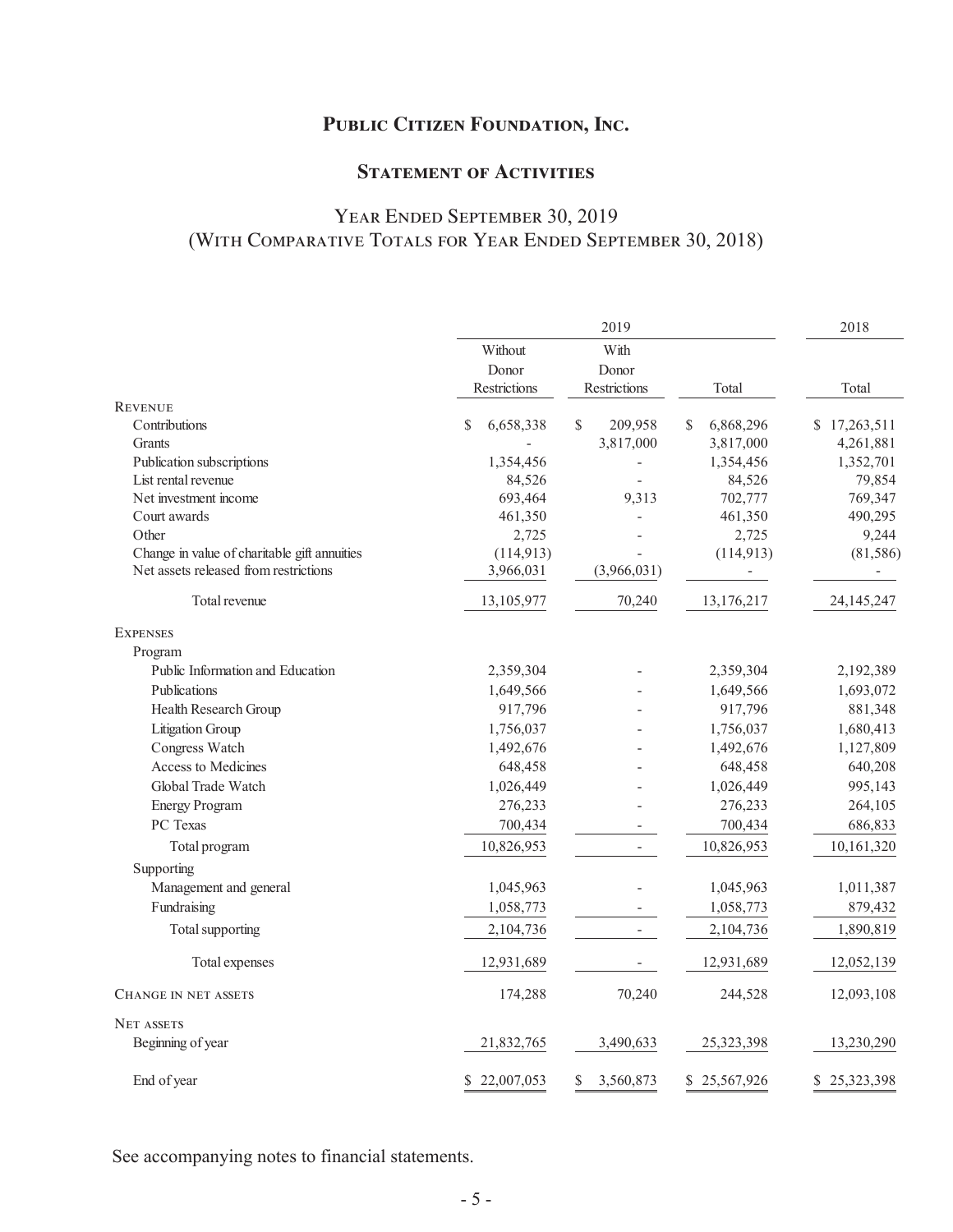**Public Citizen Foundation, Inc.**  PUBLIC CITIZEN FOUNDATION, INC.

# STATEMENT OF FUNCTIONAL EXPENSES **Statement of Functional Expenses**

# (WITH COMPARATIVE TOTALS FOR YEAR ENDED SEPTEMBER 30, 2018) (With Comparative Totals for Year Ended September 30, 2018) YEAR ENDED SEPTEMBER 30, 2019 Year Ended September 30, 2019

|                                      |                |                |          |            | Program         |            |                  |         |                |              |            | Supporting  |             |                             |                              |
|--------------------------------------|----------------|----------------|----------|------------|-----------------|------------|------------------|---------|----------------|--------------|------------|-------------|-------------|-----------------------------|------------------------------|
|                                      | Public         |                |          |            |                 |            |                  |         |                |              |            |             |             |                             |                              |
|                                      | Information    |                | Health   |            |                 |            | Global           |         |                |              | Managemen  |             |             |                             |                              |
|                                      | and            |                | Research | Litigation | Congress        | Access To  | Trade            | Energy  | RC             | Total        | and        |             | Total       | 2019                        | 2018                         |
|                                      | Education      | Publications   | Group    | Group      | Watch           | Medicines  | Watch            | Program | Texas          | Program      | General    | Fundraising | Supporting  | Total                       | Total                        |
| Salaries                             | 1,126,489<br>S | 90,466         | 634.171  | 1.171.829  | 905,969         | 375,375    | 450,460          | 181,591 | 236,401        | 5,172,75     | 343,022    | 219,694     | 562,716     | 5,735,46                    | 5,440,918                    |
| Payroll taxes and employee benefits  | 339,105        | 32,725         | 67,009   | 308,529    | 254,916         | 87,132     | 126,126          |         | 67,423         | ,434,09      | 25,92      |             | 182,828     | ,616,92                     | ,409,28                      |
| Bank charges and investment fees     | 6,818          | 11,858         | 205      | 1,458      |                 | <u>198</u> |                  |         | 284            | 21,052       | 17,240     | 56,902      | 25,078      | 46,130                      | 43,269                       |
| Caging and database maintenance      | 23,161         | 62,402         |          |            |                 |            |                  |         |                | 85,563       | 16,07      | 33,706      | 49,776      | 135,339                     | 128,02                       |
| Consulting and professional services | 165,576        | 173,064        | 673      |            | 5,82            |            |                  |         | 39,743         | 664,603      | 266,582    | 121,599     | 388,181     | ,052,784                    | 979,458                      |
| Contract labor                       | 5,318          | 4,290          | 9,400    |            |                 |            | 76,362<br>77,400 |         |                | 96,408       | 26,268     | 3,028       | 29,296      | 125,70                      | $70,12$                      |
| Depreciation and amortization        |                |                |          |            |                 |            |                  |         |                |              | 161,701    |             | 161,701     | 161,70                      | 208,500                      |
| Fees, licenses and taxes             | 542            | $\overline{6}$ |          | 0,410      | 17,047          | 1,670      |                  |         | 4,09           | 45,742       | 153,999    | 684         | 154,683     |                             |                              |
| Grant distribution                   | 31,411         |                |          |            | 10,000          | 40,858     | 8,198<br>50,000  |         | 200,030        | 432,299      |            |             |             | 200,425<br>432,299          | 168,966<br>257,906<br>28,951 |
| insurance                            |                |                |          |            |                 |            |                  |         | $\frac{8}{10}$ | 109          | 29,475     |             | 29,475      |                             |                              |
| List rental cost                     | 6,760          | 51,600         |          |            |                 |            |                  |         |                | 58,360       | 4,69       | 8,525       | 13,215      |                             | 81,705                       |
| Mail house                           | 50,993         | 138,520        |          |            |                 |            |                  |         |                | 189,513      | 35,094     | 73,41       | 108,508     | 29,584<br>71,575<br>298,021 |                              |
| Meeting fees/conference<br>6         | 12,473         |                |          | 834        | 3,865           | 13,114     | 4,20             |         | 6,384          | 41,108       |            |             |             | 41,280                      | 65,72                        |
| viscellaneous                        | 13,583         | 3,935          | \$,095   | 7,660      | 4,432           | 905        | 2,447            |         | 228            | 36,377       | 10,955     |             | 11,949      | 48,326<br>93,455            | 31,80                        |
| Office supplies                      | 5.483          |                | 279      | 1,958      | 2,543           |            | 3,57             |         | 27,499         | 42,762       | 48,972     | 1,72        | 50,693      |                             | 80,08                        |
| <b>Postage and shipping</b>          | 142,359        | 555,953        | 350      | 2,513      | $\frac{30}{2}$  |            |                  |         |                | 701,551      | 98,154     | 220,251     | 318,405     |                             | ,087,552                     |
| Printing and publications            | 149,767        | 413,274        |          | 3,455      | $\overline{80}$ |            | 12,022           |         | 1,005          | 581,075      | 101,329    | 225,173     | 326,502     | ,019,956<br>907,577         | 850,088                      |
| Reference materials                  | 26,871         |                | 7,592    | 69,440     | 6,629           | 1,346      | 9,724            | 6,857   | 3,918          | 132,377      | 11,219     | 2,51        | 13,732      | 146,109                     | 119,658                      |
| Rent                                 | 2,509          |                |          |            |                 |            |                  |         | 43,803         | 46,312       |            |             |             | 46,312                      | 33,27                        |
| Repairs and maintenance              |                |                |          |            | 10,937          |            | 5,423            | 2,198   |                | 18,630       | 214,731    |             | 214,731     | 233,361                     | 114,663                      |
| Software maintenance                 | 1,194          |                | 1,654    |            |                 | 218        | Ë                |         |                | 3,178        | 84,938     |             | 84,938      | 88,116                      | 96,44                        |
| Special events                       | 26,396         |                | 5,061    |            |                 |            |                  |         |                | 31,457       | 18,223     | 33,121      | 51,344      | 82,801                      | 90,35                        |
| <b>Telephone</b>                     | 11,101         | 147            | 2,201    | 3,577      | 9,213           | 3,950      | 3,206            | 688     | 9,771          | 43,854       | 32,231     | 1,927       | 34,158      | 78,012                      | 70,418                       |
| <b>Travel</b>                        | 32,264         |                | 400      | 9,510      | 12,500          | 75,153     | 9,187            | 3,859   | 11,228         | 154, 10      | 11,344     | 10,434      | 21,778      | 175,879                     | 222,50                       |
| <b>Utilities</b>                     |                |                |          |            | 6,832           |            | 3,387            | 1,37    | 3,895          | 15,487       | 49,062     |             | 49,062      | 64,549                      | 63,646                       |
| Allocation of common costs           | 179,059        | 10.865         | 84,706   | 162.092    | 40,982          | 46,884     | 84,540           | 24,609  | 44,448         | 778,185      | (815, 323) | 37,138      | (778, 185)  |                             |                              |
| Total expenses                       | 2,359,304      | \$1,649,566    | 917,796  | 1,756,037  | 1,492,676       | 648,458    | \$1,026,449      | 276,233 | 700,434        | \$10,826,953 | 1,045,963  | \$1,058,773 | \$2,104,736 | \$12,931,689                | $\frac{12,052,135}{2}$       |

See accompanying notes to financial statements. See accompanying notes to financial statements.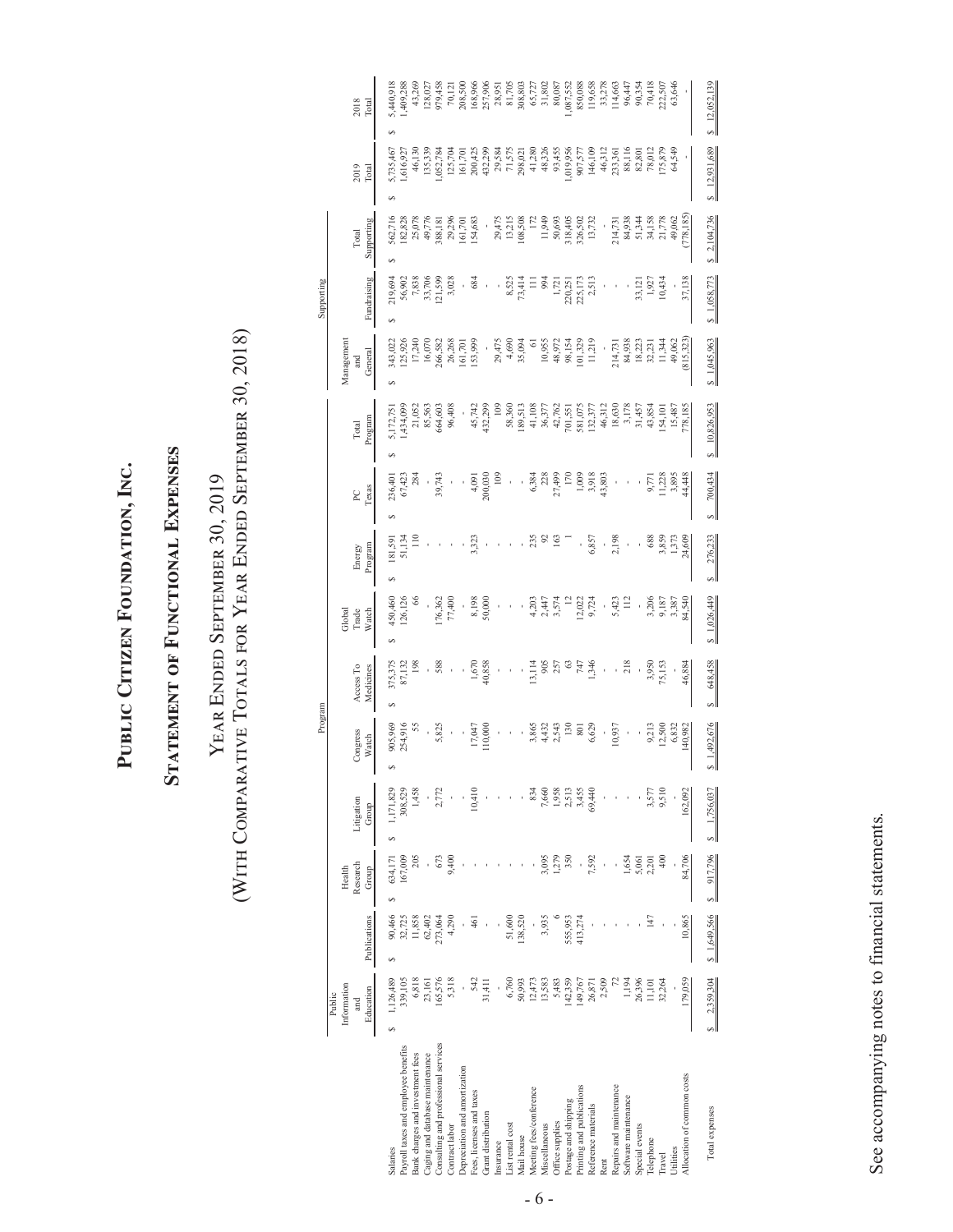# **STATEMENT OF CASH FLOWS**

# Year Ended September 30, 2019 (With Comparative Amounts for Year Ended September 30, 2018)

|                                                                     | 2019                      | 2018                        |
|---------------------------------------------------------------------|---------------------------|-----------------------------|
| CASH FLOWS FROM OPERATING ACTIVITIES                                |                           |                             |
| Contributions received                                              | $\mathbb{S}$<br>7,053,440 | $\mathcal{S}$<br>17,546,046 |
| Grants received                                                     | 4,752,333                 | 3,383,714                   |
| Publication subscriptions received                                  | 1,226,104                 | 1,292,885                   |
| List rental income received                                         | 84,526                    | 79,854                      |
| Investment income received                                          | 415,747                   | 346,075                     |
| Court awards received                                               | 461,350                   | 490,295                     |
| Other operating receipts                                            | 2,725                     | 9,244                       |
| Payments to vendors, suppliers, employees, and Public Citizen, Inc. | (13,071,320)              | (12, 175, 745)              |
| Net cash provided by operating activities                           | 924,905                   | 10,972,368                  |
| CASH FLOWS FROM INVESTING ACTIVITIES                                |                           |                             |
| Purchases of investments                                            | (12,265,206)              | (17, 778, 397)              |
| Proceeds from sales of investments                                  | 12,781,087                | 7,538,623                   |
| Purchases of property and equipment                                 | (120, 141)                | (40, 925)                   |
| Net cash provided by (used for) investing activities                | 395,740                   | (10, 280, 699)              |
| NET CHANGE IN CASH AND CASH EQUIVALENTS                             | 1,320,645                 | 691,669                     |
| CASH AND CASH EQUIVALENTS                                           |                           |                             |
| Beginning of year                                                   | 1,660,310                 | 968,641                     |
| End of year                                                         | 2,980,955<br>\$           | 1,660,310                   |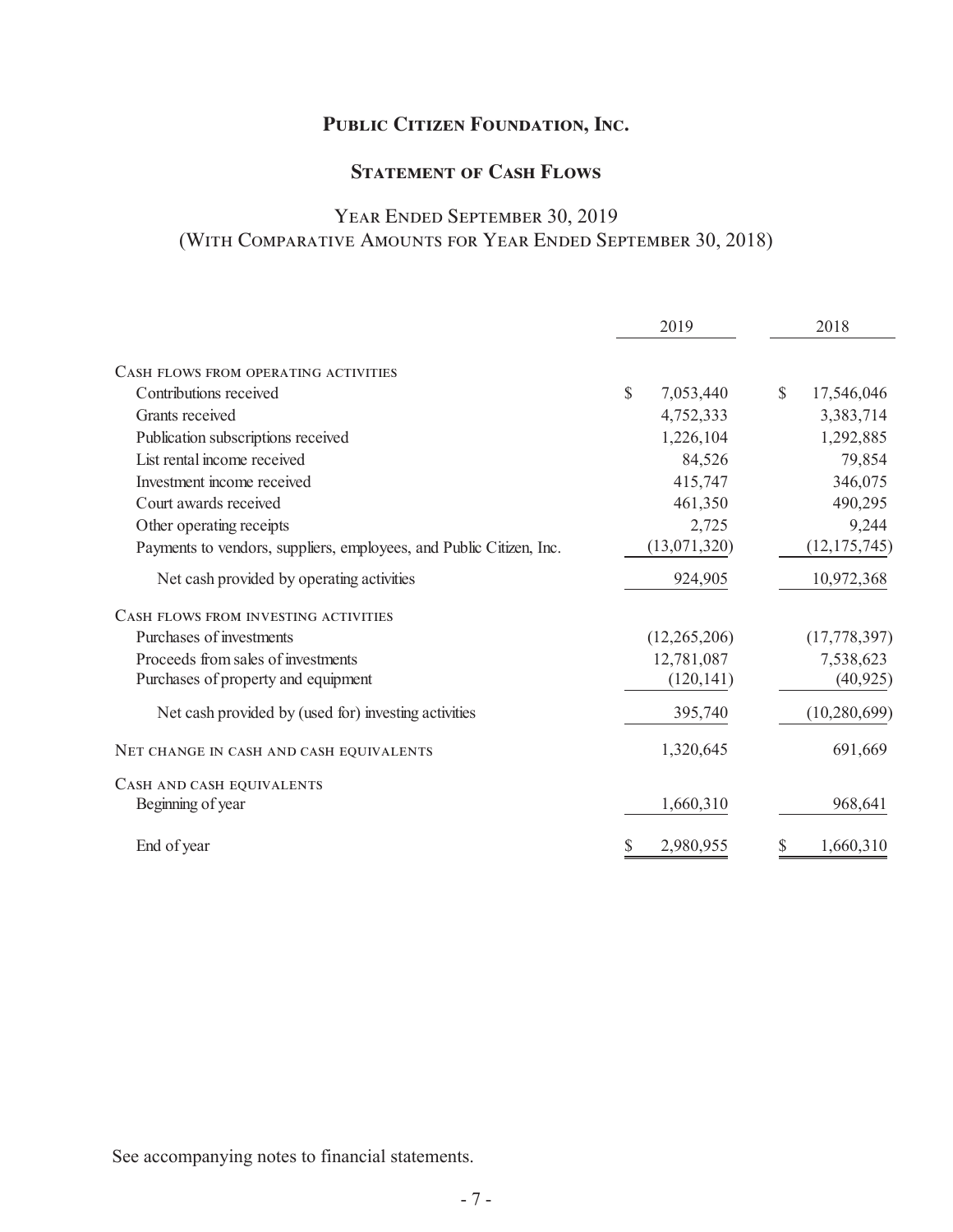# **Notes to Financial Statements**

YEAR ENDED SEPTEMBER 30, 2019

# **NOTE 1. ORGANIZATION AND SUMMARY OF SIGNIFICANT ACCOUNTING POLICIES**

**Organization** - Public Citizen Foundation, Inc. (PCF or the Foundation) was founded in 1982 and is a nonprofit citizen research and educational organization. PCF is based in Washington, D.C. and works for consumer rights in the marketplace, safe products, a healthy environment, clean and safe energy sources, and corporate and government accountability. These activities are funded primarily through contributions, grants, subscriptions and publication sales.

**Basis of Accounting** - PCF reports on the accrual basis of accounting in accordance with accounting principles generally accepted in the United States of America. Under this basis, revenue is recognized when earned and expenses are recognized when incurred.

**Financial Statement Presentation** - Financial statement presentation follows the recommendations of U.S. generally accepted accounting principles in accordance with Financial Accounting Standards Board (FASB) Accounting Standards Codification (ASC), *Not-for-Profit Entities - Presentation of Financial Statements*. Under those principles, Foundation is required to report information regarding its financial position and activities according to two classes of net assets - net assets without donor restrictions, and net assets with donor restrictions.

**Classification of Net Assets** - The net assets of PCF are reported as follows:

*Net assets without donor restrictions* - These net assets are available to finance the general operations of PCF. The only limits on the use of net assets without donor restrictions are the broad limits resulting from the nature of PCF, the environment in which it operates, and the purposes specified in its organizing documents.

*Net assets with donor restrictions* - These net assets result from contributions and other inflows of assets, the use of which by PCF is limited by donor-imposed time or purpose restrictions that are either temporary or perpetual. Net assets with temporary donor restrictions are specifically restricted by donors or grantors for various programs, or for general support in a future period.

Net assets previously reported as of September 30, 2018 were restated to conform to the presentation and disclosure requirements necessitated by the adoption of Accounting Standards Update (ASU) 2016-14.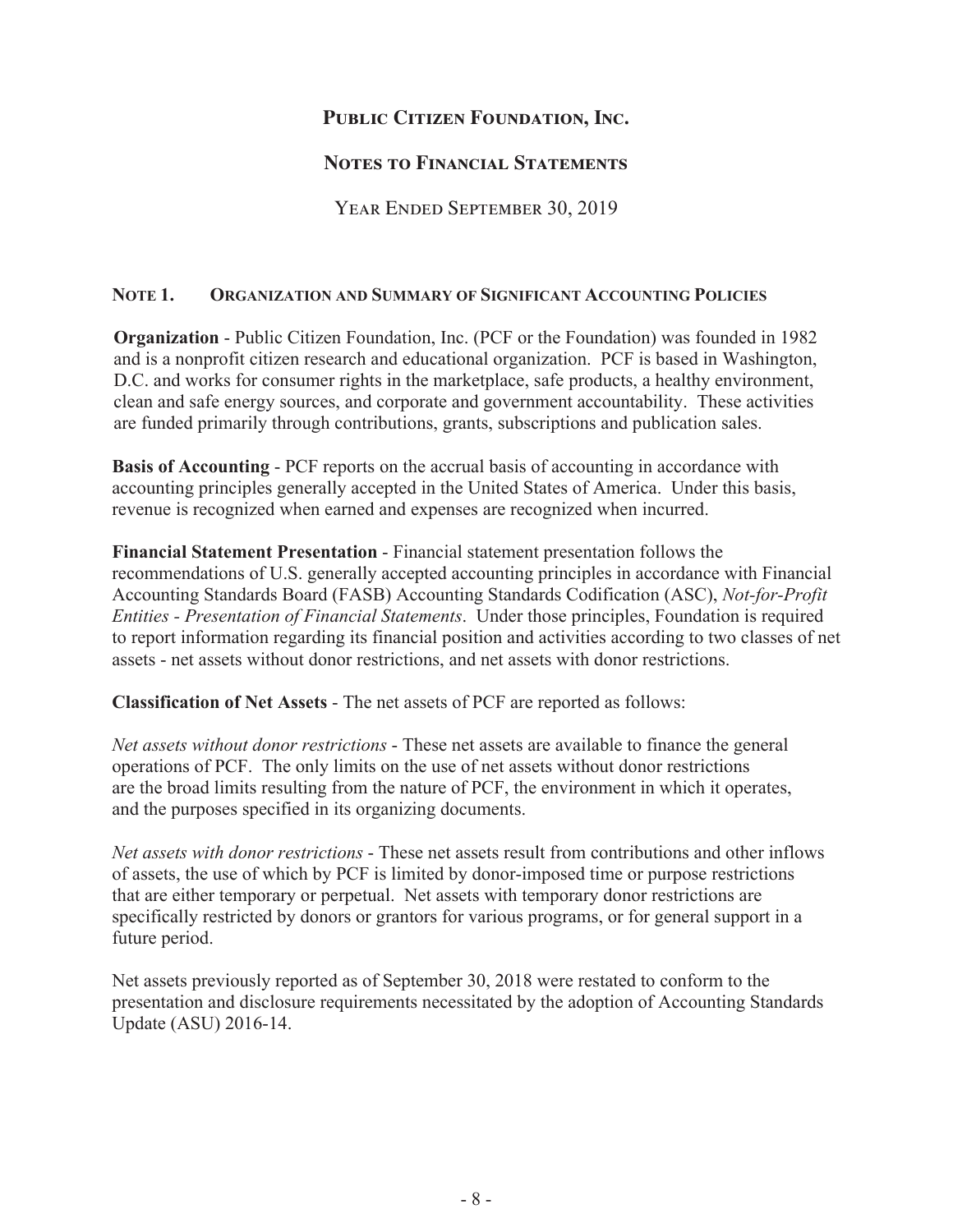#### **NOTE 1. ORGANIZATION AND SUMMARY OF SIGNIFICANT ACCOUNTING POLICIES (CONTINUED)**

**Tax Status** - PCF is exempt from federal and state income taxes under Section 501(c)(3) of the Internal Revenue Code (IRC). PCF is, however, subject to income taxes on any unrelated business income. In addition, the Internal Revenue Service has determined that PCF is not a private foundation within the meaning of Section 509(a) of IRC.

PCF accounts for income tax uncertainties in accordance with the ASC Topic *Income Taxes*. For the years ended September 30, 2019 and 2018, PCF performed an evaluation of all tax positions taken and determined there were no matters that require recognition or disclosure in the financial statements.

PCF's Form 990, *Return of Organization Exempt from Income Tax*, is subject to examination by the taxing authorities, generally for three years after filing.

**Cash and Cash Equivalents** - Cash consists of monies held in checking and money market accounts, except for money market funds held in charitable gift annuity investment accounts. Cash equivalents are all highly liquid, short-term investments with initial maturities of three months or less when purchased.

**Investments** - PCF reports investments at fair value, which generally consist of amounts invested in certificates of deposit, government securities, equities, and mutual and exchangetraded funds. Income earned is derived from interest, dividends and changes in fair value. Purchases and sales of securities are recorded on a trade-date basis. Interest income is recorded on the accrual basis. Dividends are recorded on the ex-dividend date. Unrealized gains (losses) resulting from increases (decreases) in fair value of securities held as well as the net realized gains (losses) arising from sales of securities are included in investment income. Investment income is reported in the statement of activities net of all external and direct internal investment expenses. Investments held for current operating needs are classified as short-term investments.

**Accounts Receivable** - Accounts receivable consists primarily of amounts due from court awards, list rentals and reimbursements which were not received by PCF at year-end. The management of PCF reviews the collectability of the accounts receivable on a monthly basis. No reserve for doubtful accounts has been established because management expects to collect all accounts receivable in full.

**Grants Receivable** - Grants receivable consists primarily of amounts due from organization grants and individual pledges that were not received by PCF at year end. The management of PCF reviews the collectability of the accounts on a regular basis, and no reserve for doubtful accounts has been established. Contributions are recognized when the donor makes an unconditional promise to give.

**Bequests Receivable** - Bequests receivable consists of amounts due from bequests that were not received by PCF at year end. The management of PCF reviews the collectability of the accounts on a regular basis, and no reserve for doubtful accounts has been established.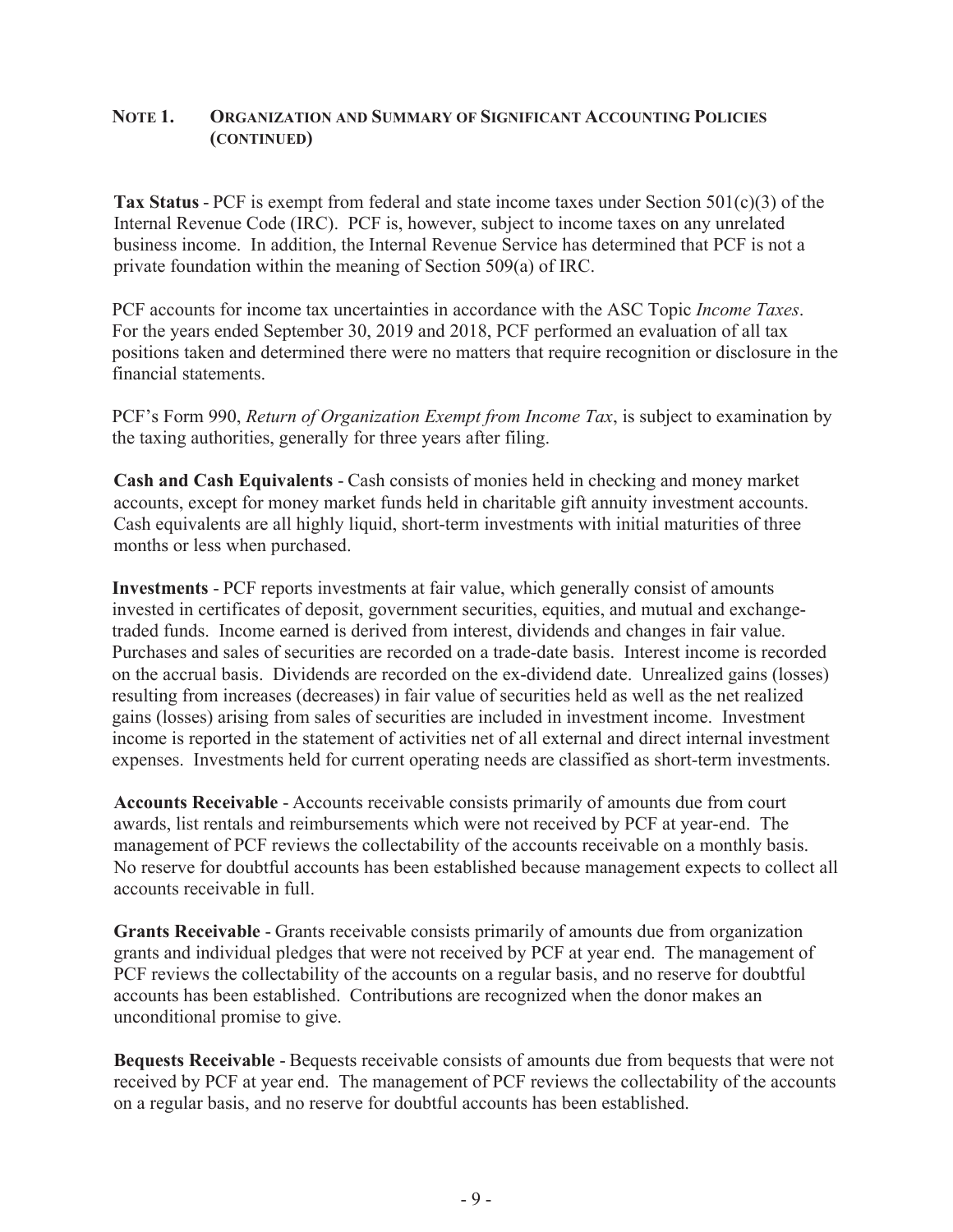#### **NOTE 1. ORGANIZATION AND SUMMARY OF SIGNIFICANT ACCOUNTING POLICIES (CONTINUED)**

**Property and Equipment** - PCF capitalizes all property and equipment acquisitions of \$1,000 and above. Property and equipment are carried at cost, if purchased, or at fair value at date of donation, if contributed. Depreciation is computed using the straight-line method over the estimated useful lives of the assets. Expenditures for repairs and maintenance, including planned major maintenance activities, are charged to expense as incurred.

**Deferred Subscription Revenue** - Revenue from publication subscriptions is recognized ratably over the subscription period. Accordingly, the portion of each year's subscription revenue attributable to periods after September 30 is reported as deferred subscription revenue.

**Charitable Gift Annuities** - PCF has entered into a number of charitable gift annuity (CGA) agreements with its donors. Under the terms of these agreements, the donor contributes assets to PCF in exchange for a promise by PCF to pay a fixed amount for a specified period of time (usually the donor's lifetime) to the donor or to individuals or organizations designated by the donor. At the inception of a CGA agreement, the excess of the fair value of assets received over the present value of annuity payments to be made to the donor or beneficiary is recognized as a charitable contribution. Subsequent changes to the present value of annuity payments are reported as change in value of charitable gift annuities in the statement of activities. The assets held for all charitable gift annuities are reported as charitable gift annuity investments in the statement of financial position and are reported at fair value. Liabilities for the expected annuity payments are reported at the estimated present value of future cash outflows, based on appropriate discount rates and mortality tables. PCF invests the charitable gift annuities in accordance with relevant state laws.

As of September 30, 2019 and 2018, the total assets, at fair value, were approximately \$2,845,000 and \$2,501,000, respectively. The actuarial present value of PCF's liability under all charitable gift annuities was approximately \$1,293,000 as of September 30, 2019, and \$1,174,000 as of September 30, 2018, and were computed using discount rates ranging from 1.2% to 5.5%. PCF is required to maintain a reserve of 110% of the annuity liability for Tennessee and Washington State participants and 115% for New York State.

**Contributions** - PCF reports gifts of cash and other assets as increases in net assets with donor restrictions if they are received with donor stipulations that limit the use of the donated assets. When a donor restriction expires, that is, when a stipulated time restriction ends or purpose restriction is accomplished, net assets with donor restrictions are reclassified to net assets without donor restrictions and reported in the statement of activities as net assets released from restrictions.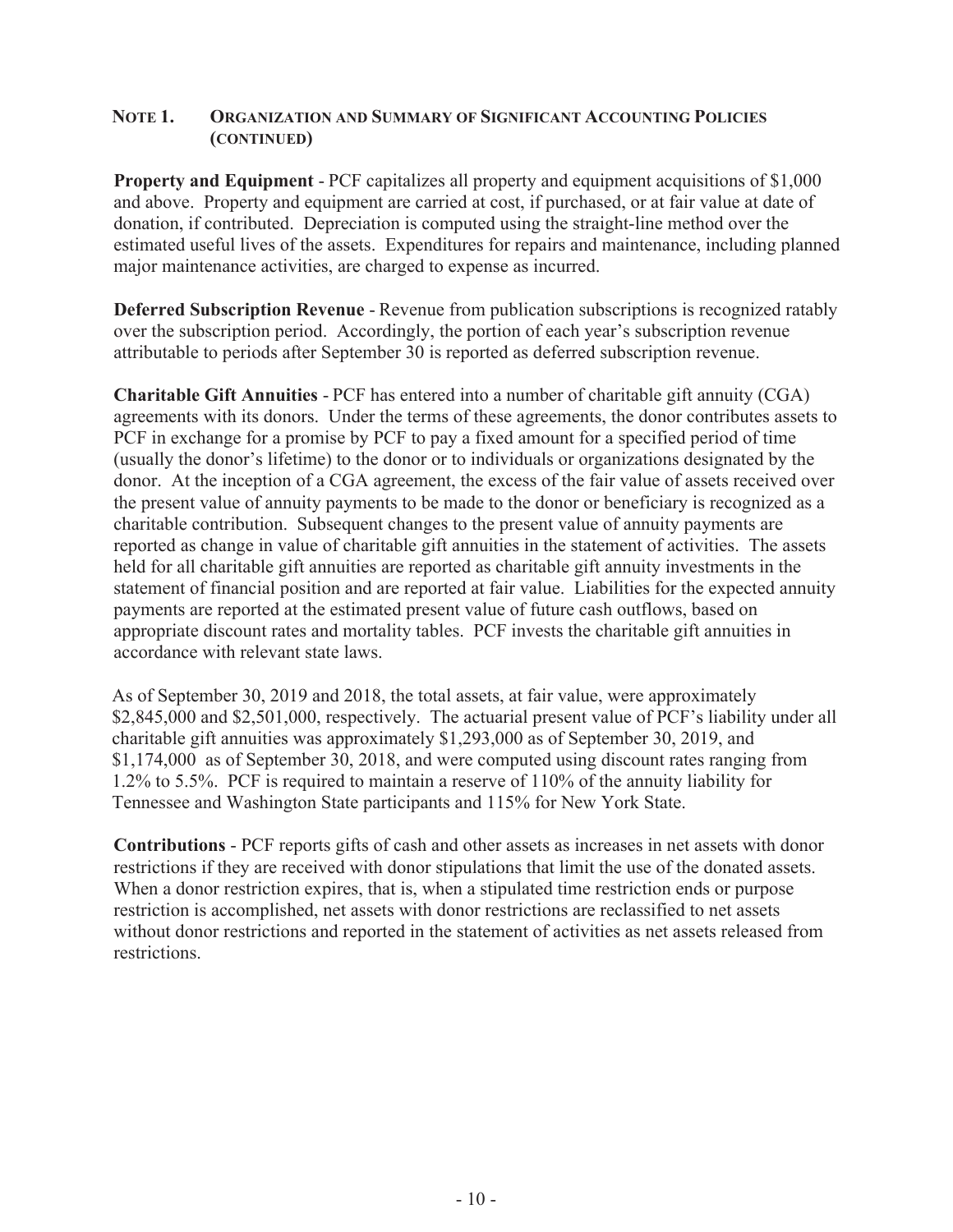#### **NOTE 1. ORGANIZATION AND SUMMARY OF SIGNIFICANT ACCOUNTING POLICIES (CONTINUED)**

**Functional Allocation of Expenses** - The costs of providing the various programs and supporting activities of PCF have been summarized on a functional basis in the statements of activities and functional expenses. Costs that can be specifically identified with a final cost objective are charged directly to that activity. Other costs are allocated among the program and supporting services benefited based on management's best estimates. Salaries and related fringe benefits are allocated based on employee time and effort studies. Information technology costs are allocated based on the relative benefit of related activity use. Other common costs such as occupancy, depreciation and related infrastructure costs are allocated based on employee time and effort studies.

**Estimates** - The preparation of financial statements in conformity with accounting principles generally accepted in the United States of America requires management to make estimates and assumptions that affect the reported amounts of assets and liabilities and disclosure of contingent assets and liabilities at the date of the financial statements and the reported amounts of revenues and expenses during the reporting period. Actual results could differ from those estimates.

**Prior Year Information** - The financial statements include certain prior year summarized comparative totals as of and for the year ended September 30, 2018. Such information does not include sufficient detail to constitute a presentation in conformity with accounting principles generally accepted in the United States of America. Accordingly, such information should be read in conjunction with PCF's financial statements for the year ended September 30, 2018, from which the summarized information was derived. Certain amounts previously reported for 2018 have been reclassified to conform with the 2019 presentation.

**Donated Services** - Donated services are recognized as contributions if the services (a) create or enhance nonfinancial assets or (b) require specialized skills, are performed by people with those skills, and would otherwise be purchased by PCF. For the years ended September 30, 2019 and 2018, PCF received no donated services.

**New Accounting Pronouncement Adopted -** During the year ended September 30, 2019, PCF adopted the provisions of Accounting Standards Update 2016-14, *Not-for-Profit Entities: Presentation of Financial Statements of Not-for-Profit Entities (the Update).* The Update amends the reporting model for not-for-profit organizations and enhances required disclosures. The major changes include requiring the presentation of only two classes of net assets - those with donor restrictions and those without donor restrictions; requiring all not-forprofits to present an analysis of expenses by both function and nature in a single location, generally, as a separate financial statement or by disclosure in the notes, and to provide additional information about the methods used to allocate costs across functional reporting categories; requiring disclosure of both quantitative and qualitative information about liquidity and the availability of financial resources; and requiring the presentation of investment return net of all external and direct internal expenses. Accordingly, certain amounts previously reported for the year ended September 30, 2018 were reclassified to conform to the 2019 presentation.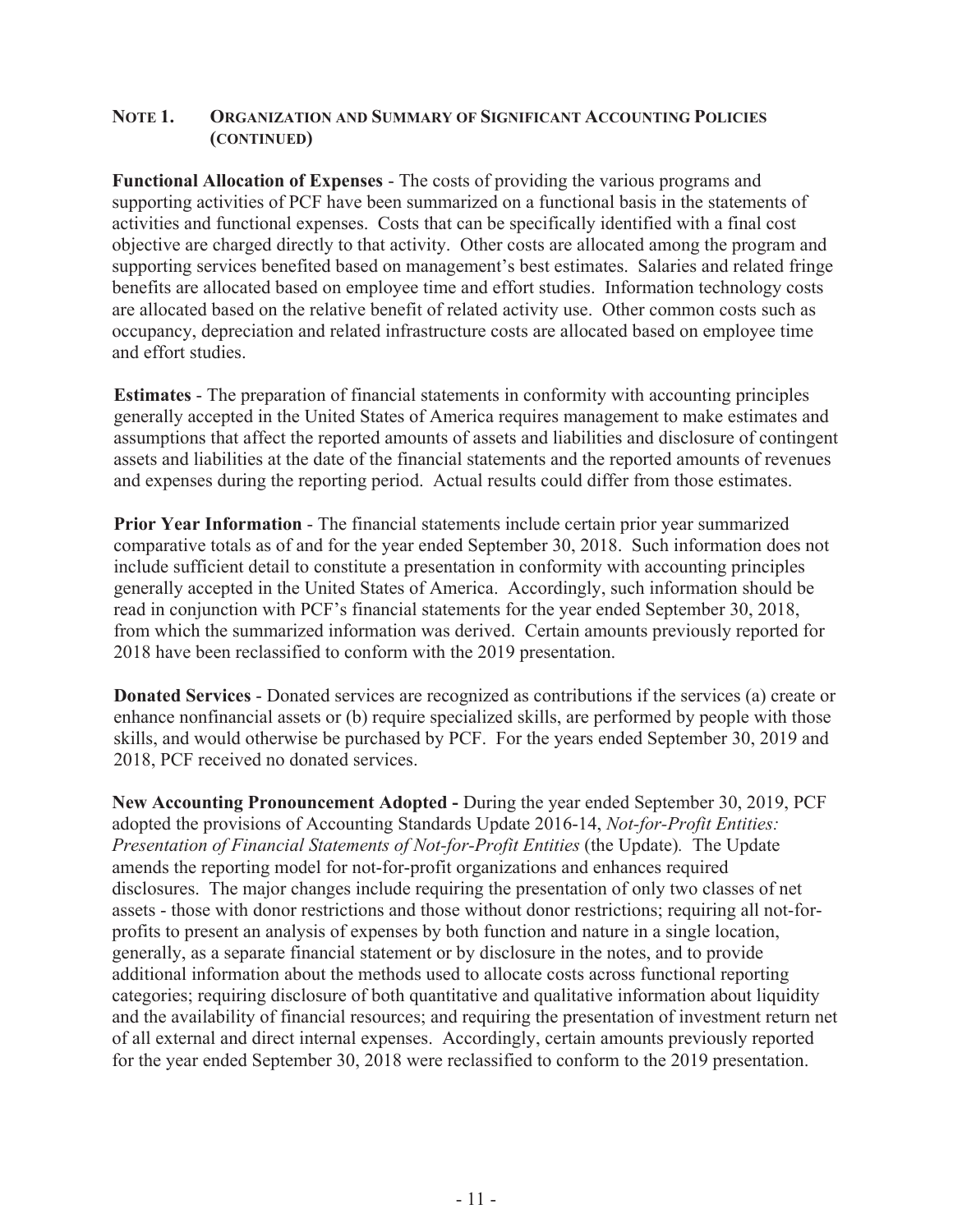# **NOTE 2. DESCRIPTION OF PROGRAM SERVICES**

**Public Information and Education** - PCF is active in every public forum: Congress, the courts, government agencies, and the news media. PCF believes that full disclosure of government information empowers citizens and consumers. All of PCF's communication and outreach efforts aim to make information about health care, transportation, international trade, nuclear waste and reactor safety, renewable energy, government and corporate accountability and related issues accessible to ordinary citizens. If necessary, PCF uses the courts to ensure fair access to information.

**Publications** - PCF publishes books, periodicals, special reports, and expert testimony on current issues in health and safety, the law, energy policy, transportation, and government and corporate accountability. This information is available to the public.

**Health Research Group** - The Health Research Group fights for safe foods, drugs, and medical devices; for universal access to quality health care; and for full disclosure of information that will empower consumers and inform their personal health care decisions.

**Litigation Group** - Litigation Group attorneys have argued landmark lawsuits in federal and state courts across the country. Their efforts to represent principled, rather than profitable, positions in legal disputes have preserved the vital checks and balances of the separation of powers in the federal government, prevented the destruction of presidential records, and forced regulatory agencies to issue important health and safety standards.

**Congress Watch** - Congress Watch provides information to the public on the influence of special interest dollars that corrupt the political process and on corporate welfare expenditures that lard the federal budget; on a wide range of consumer protection measures, including health and safety standards, access to the courts, and financial services regulation.

**Global Trade Watch** - Acting on its belief that so called "free trade" treaties cost U.S. jobs, reduce wages, undermine our democratic rights, and jeopardize health, safety, and the environment, Global Trade Watch provides information to the public on the damaging impact of the corporate push for globalization through treaties such as the North American Free Trade Agreement (NAFTA) and the World Trade Organization (WTO) agreements.

**Energy Program** - The Energy Program provides information to the public on the threat of catastrophic climate change, the dangers of nuclear and fossil fuels, and the opportunities available to advance energy efficiency and develop renewable energy sources.

**Access to Medicines** - Public Citizen's Access to Medicines group works with partners worldwide to improve health outcomes and save lives, through use of pharmaceutical costlowering measures including generic competition. They help civil society groups and public agencies overcome patent-based and other drug monopolies. Their work challenges Big Pharma's economic and political power.

**PC Texas** - PC Texas informs Texans on important energy, trade, campaign finance reform, ethics, transportation, and utility issues.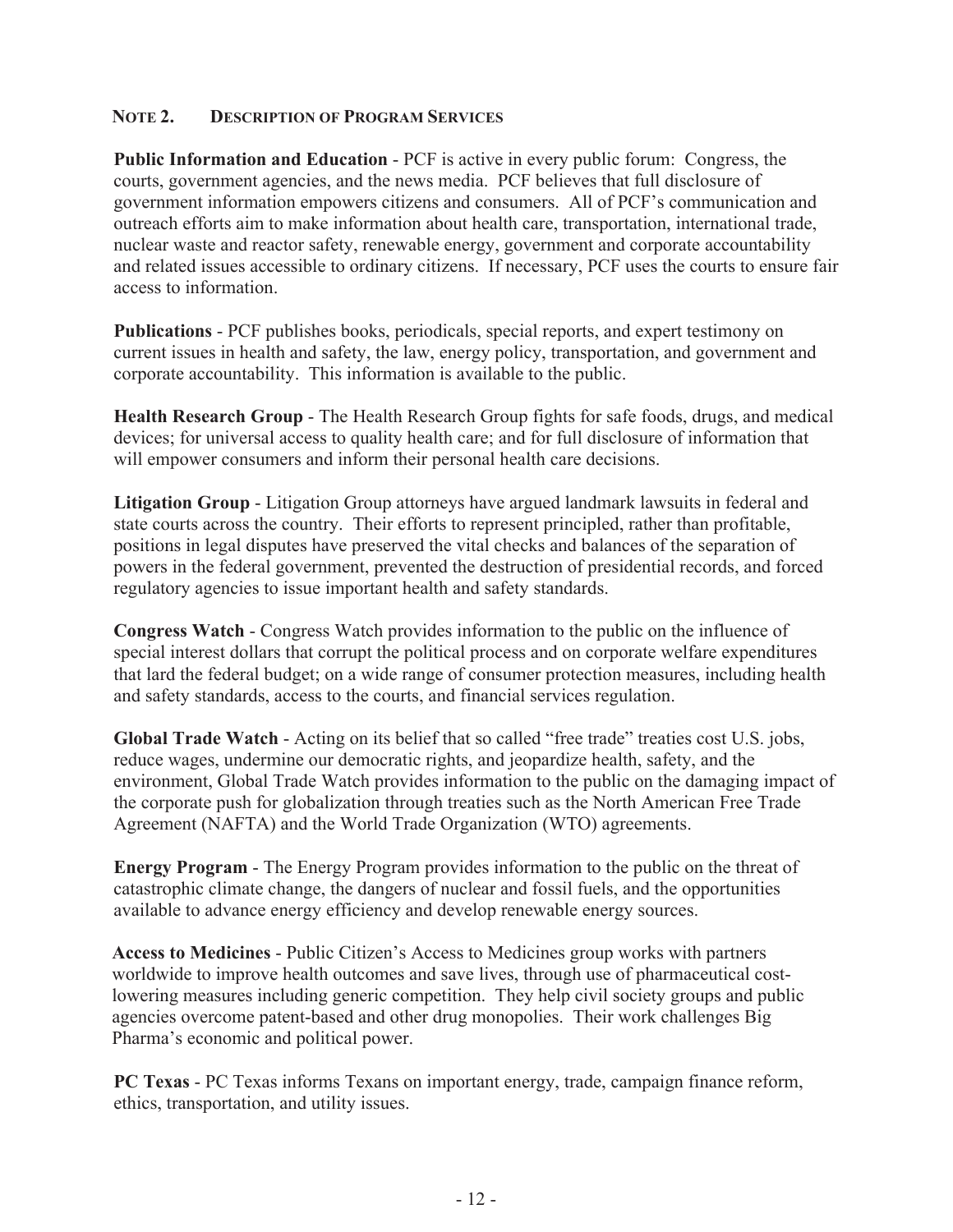# **NOTE 3. LIQUIDITY AND AVAILABILITY OF FINANCIAL RESOURCES**

As part of the Foundation's liquidity management, it has a policy to structure its financial assets to be available as its general expenditures, liabilities, and other obligations come due. The Foundation's financial assets available within one year to meet cash needs for general expenditures as of September 30, 2019 are as follows:

| Total assets at end of year                                             | 29, 283, 779 |
|-------------------------------------------------------------------------|--------------|
| Less nonfinancial assets                                                |              |
| Prepaid expenses                                                        | (120, 270)   |
| Net property and equipment                                              | (2,638,155)  |
| Total financial assets at year-end                                      | 26,525,354   |
| Less amounts unavailable for general expenditures within one year       |              |
| Grants receivable due in more than one year                             | (350,000)    |
| Other assets subject to donor restrictions                              | (3,210,873)  |
| Investments held to fund charitable gift annuities                      | (2,844,844)  |
| Financial assets available to fund general expenditures within one year | 20,119,637   |

# **NOTE 4. RELATED PARTY TRANSACTIONS**

PCF is affiliated with Public Citizen, Inc. (PCI), a nonprofit organization exempt under Section 501(c)(4) of the IRC. PCF and PCI are under common control. As such, the financial position and activities of PCF and PCI are presented in separately issued combined financial statements as of and for the year ended September 30, 2019. PCF and PCI share certain resources, incurring costs on behalf of each other. These costs are reviewed on a regular basis and reimbursed consistently throughout the year. Amounts due to PCI were \$326,721 and \$425,794 as of September 30, 2019 and 2018, respectively.

#### **NOTE 5. COLLECTIVE BARGAINING AGREEMENT**

The employees of PCF elected to be covered by a collective bargaining agreement and to have the Service Employees International Union (SEIU), Local 500 AFL-CIO as their representative. PCF's management and SEIU ratified a collective bargaining agreement (the Agreement) as of June 17, 2017. The Agreement will remain in effect until September 30, 2020.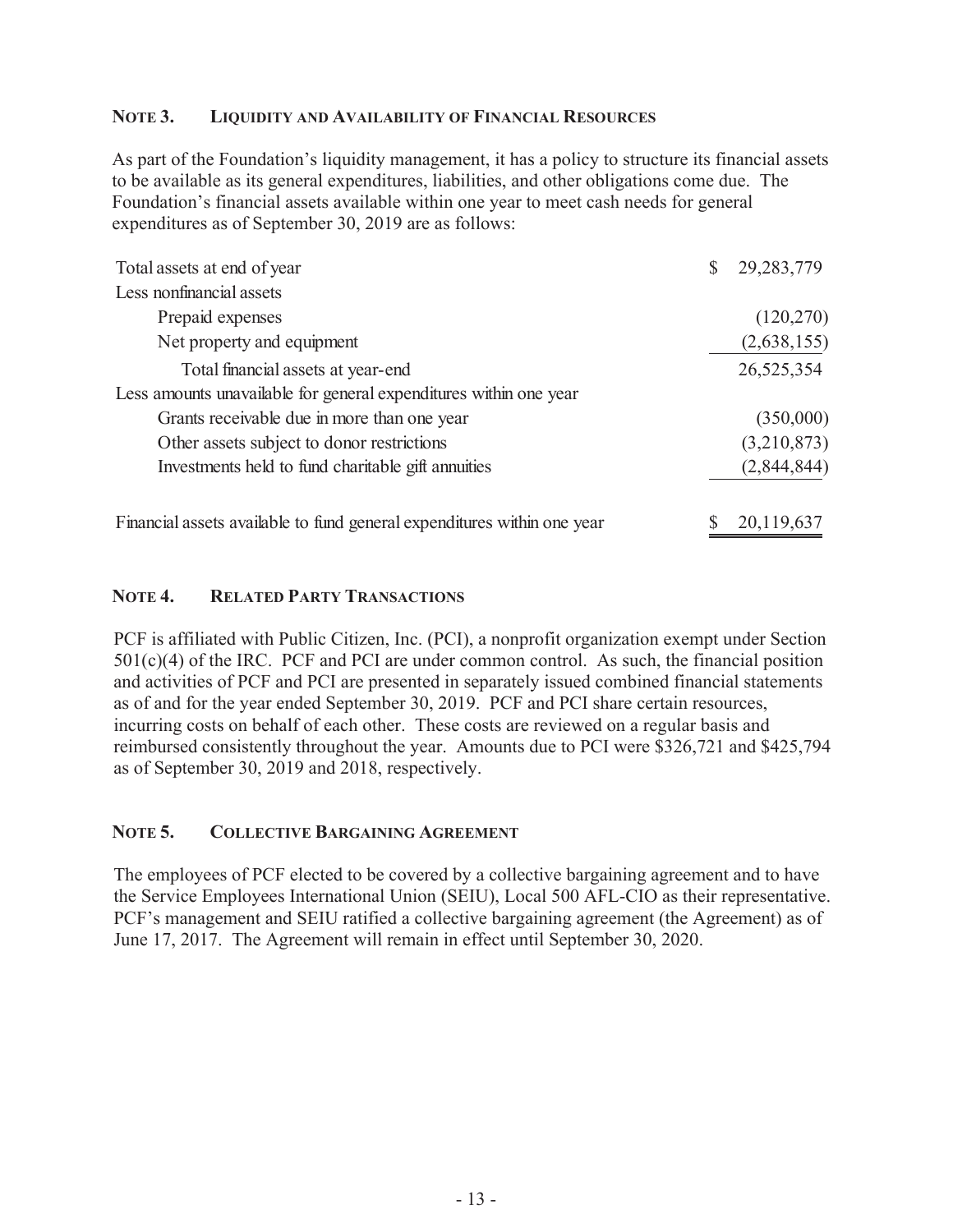## **NOTE 6. INVESTMENTS**

Investments as of September 30, 2019 and 2018 and net investment income for the years then ended consisted of the following:

|                         | 2019          |            |              | 2018       |
|-------------------------|---------------|------------|--------------|------------|
| Investments at year-end |               |            |              |            |
| Certificates of deposit | \$            | 2,730,745  | \$           | 6,787,372  |
| Government securities   |               | 276,053    |              | 255,761    |
| Exchange traded funds   |               | 3,677,384  |              | 3,115,912  |
| Mutual funds            |               | 15,436,117 |              | 12,184,151 |
| Common stocks           |               | 5,832      |              | 5,625      |
| Total investments       |               | 22,126,131 |              | 22,348,821 |
| Net investment income   |               |            |              |            |
| Interest and dividends  | $\mathcal{S}$ | 606,440    | $\mathbb{S}$ | 357,563    |
| Net appreciation        |               | 216,720    |              | 491,335    |
| Investment fees         |               | (120, 383) |              | (79, 551)  |
| Net investment income   |               | 702,777    |              | 769,347    |

#### **NOTE 7. FAIR VALUE MEASUREMENTS**

Accounting standards provide the framework for measuring fair value which provides a fair value hierarchy that prioritizes the inputs to valuation techniques used to measure fair value. The hierarchy gives the highest priority to unadjusted quoted prices in active markets for identical assets (Level 1) and the lowest priority to unobservable inputs (Level 3). The three levels of the fair value hierarchy are described as follows:

- Level 1 Inputs to the valuation methodology are unadjusted quoted prices for identical assets or liabilities in active markets that PCF has the ability to access.
- Level 2 Inputs to the valuation methodology include other significant observable inputs including:
	- Quoted prices for similar assets or liabilities in active markets;
	- Quoted prices for identical or similar assets or liabilities in inactive markets;
	- Inputs other than quoted prices that are observable for the asset or liability; and
	- Inputs that are derived principally from or corroborated by observable market data by correlation or other means.

If the asset or liability has a specified (contractual) term, the Level 2 input must be observable for substantially the term of the asset or liability.

Level 3 Inputs to the valuation methodology are unobservable and significant to the fair value measurement.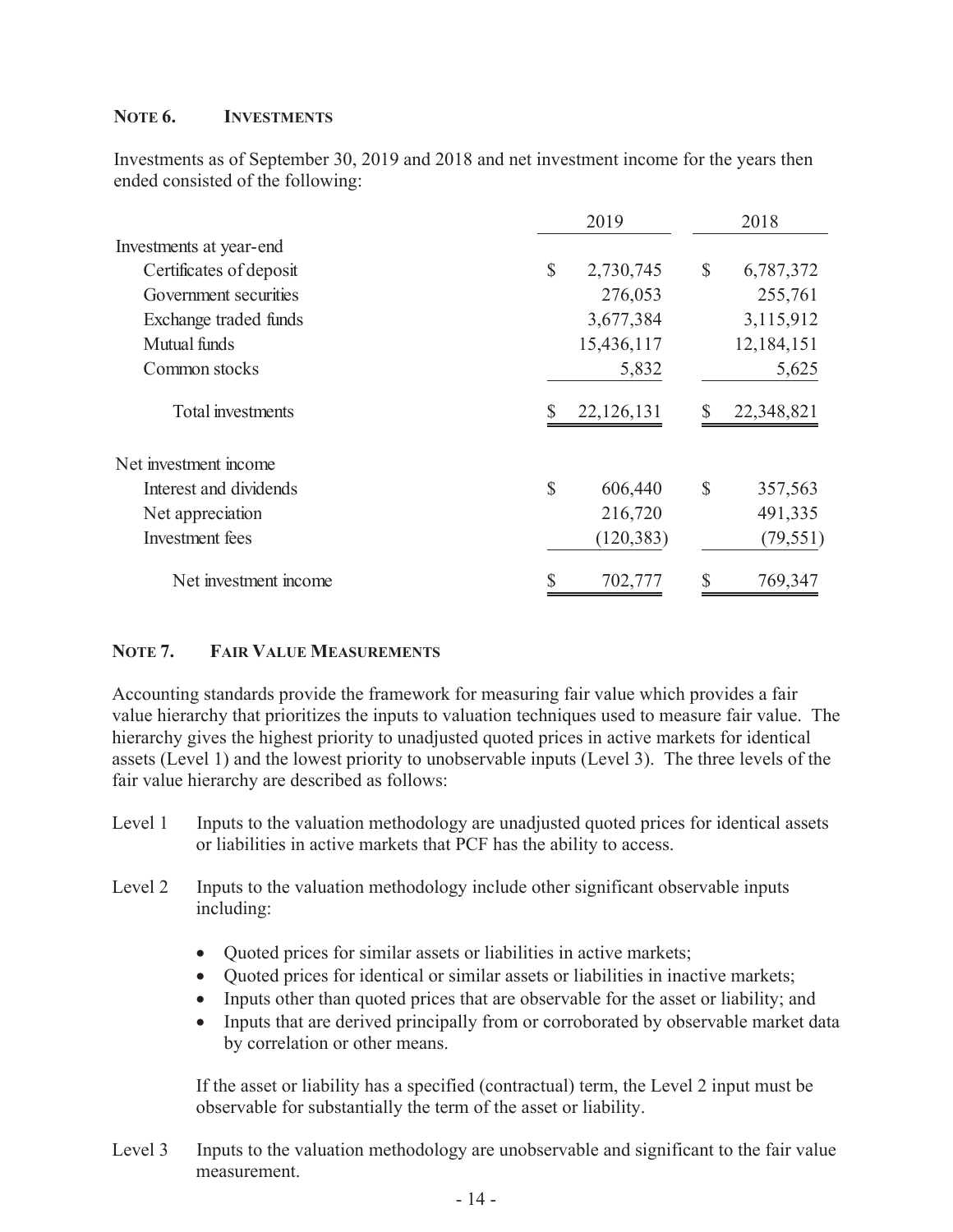#### **NOTE 7. FAIR VALUE MEASUREMENTS (CONTINUED)**

Following are descriptions of the valuation methodologies used for assets measured at fair value. There have been no changes in the methodologies used at September 30, 2019 and 2018.

**Certificates of deposit**: Approximates fair value because the instruments are liquid in nature and have short-term maturities.

**Mutual funds**: Mutual funds are valued at the net asset value that represents the market value of the assets less liability. Assets valued at net asset value are reported on the active market on which the individual securities are traded.

**Common stocks**: Valued at the closing price reported on the active market on which the individual securities are traded.

**Exchange traded funds**: Valued at the closing price reported on the active market on which the individual funds are traded.

**Government securities**: Valued using pricing models maximizing the use of observable inputs for similar securities.

**Charitable gift annuities**: Liabilities for the expected annuity payments are reported at the estimated present value of future cash outflows, based on appropriate discount rates and mortality tables.

The following presents PCF's assets and liabilities measured at fair value on a recurring basis as of September 30, 2019, and the changes in fair value of liabilities measured using Level 3 inputs during the year then ended:

|                                              |              | Total      |    | (Level 1)  |              | (Level 2) |               | (Level 3)  |
|----------------------------------------------|--------------|------------|----|------------|--------------|-----------|---------------|------------|
| Assets                                       |              |            |    |            |              |           |               |            |
| Certificates of deposit                      | <sup>S</sup> | 2,730,745  | \$ |            | $\mathbb{S}$ | 2,730,745 | \$            |            |
| Government securities                        |              | 276,053    |    | 276,053    |              |           |               |            |
| Exchange traded funds                        |              | 3,677,384  |    | 3,677,384  |              |           |               |            |
| Mutual funds                                 |              | 15,436,117 |    | 15,436,117 |              |           |               |            |
| Common stocks                                |              | 5,832      |    | 5,832      |              |           |               |            |
| <b>Total assets</b>                          |              | 22,126,131 | \$ | 19,395,386 | \$           | 2,730,745 |               |            |
| Liabilities                                  |              |            |    |            |              |           |               |            |
| Charitable gift annuities                    |              | 1,292,617  | S  |            | S            |           | S             | 1,292,617  |
| Changes in value using Level 3 inputs        |              |            |    |            |              |           |               |            |
| Balance, beginning of year                   |              |            |    |            |              |           | $\mathcal{S}$ | 1,174,379  |
| Additional charitable gift annuities         |              |            |    |            |              |           |               | 223,539    |
| Change in value of charitable gift annuities |              |            |    |            |              |           |               | 114,913    |
| Payments to charitable gift annuitants       |              |            |    |            |              |           |               | (220, 214) |
| Balance, end of year                         |              |            |    |            |              |           |               | 1,292,617  |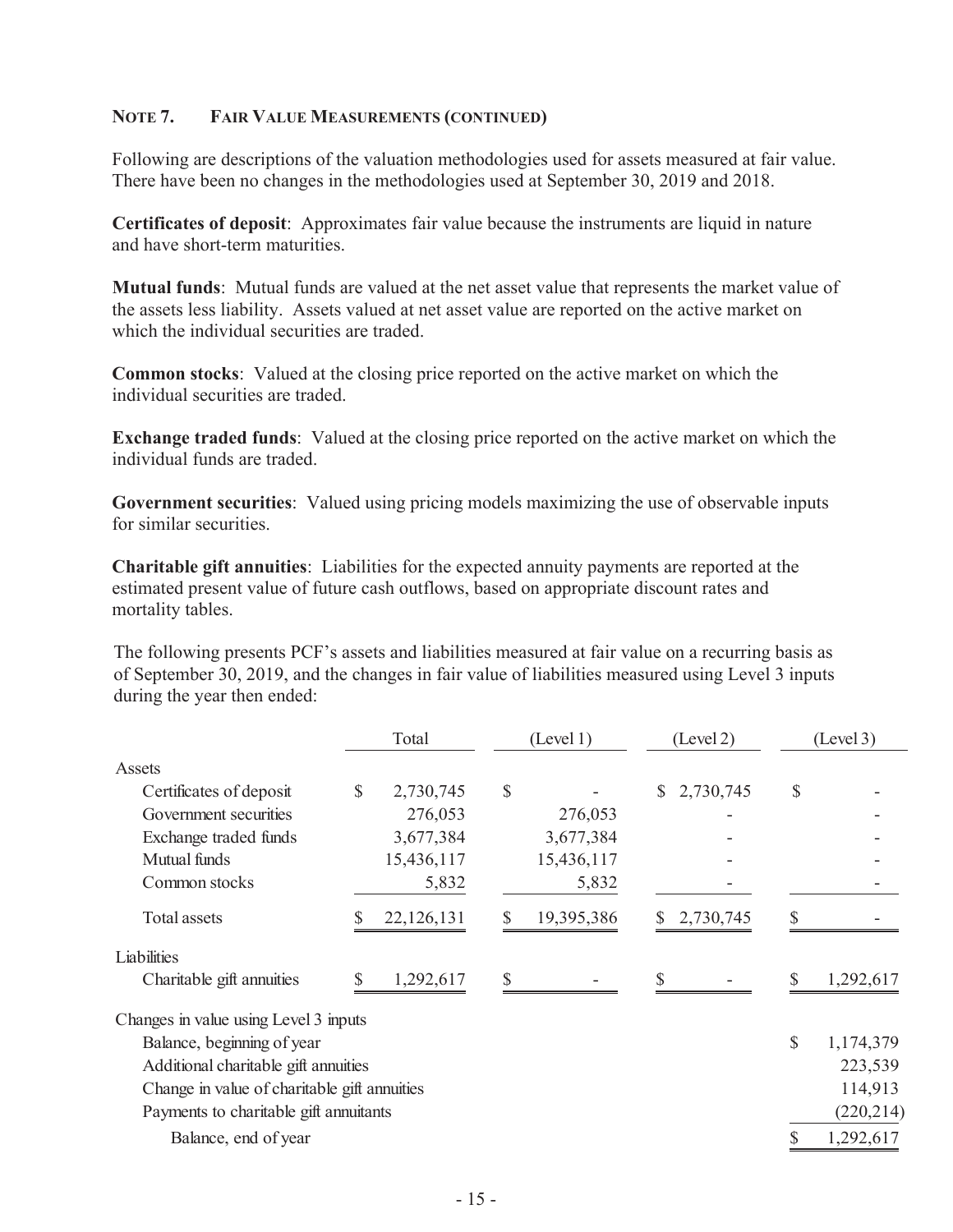# **NOTE 7. FAIR VALUE MEASUREMENTS (CONTINUED)**

The following presents PCF's assets and liabilities measured at fair value on a recurring basis as of September 30, 2018, and the changes in fair value of liabilities measured using Level 3 inputs during the year then ended:

|                                              | Total           | (Level 1)  | (Level 2)       |    | (Level 3)  |
|----------------------------------------------|-----------------|------------|-----------------|----|------------|
| Assets                                       |                 |            |                 |    |            |
| Certificates of deposit                      | \$<br>6,787,372 | \$         | \$<br>6,787,372 | \$ |            |
| Government securities                        | 255,761         | 255,761    |                 |    |            |
| Exchange traded funds                        | 3,115,912       | 3,115,912  |                 |    |            |
| Mutual funds                                 | 12,184,151      | 12,184,151 |                 |    |            |
| Common stocks                                | 5,625           | 5,625      |                 |    |            |
| Total assets                                 | 22,348,821      | 15,561,449 | 6,787,372       | S  |            |
| Liabilities                                  |                 |            |                 |    |            |
| Charitable gift annuities                    | 1,174,379       |            |                 | \$ | 1,174,379  |
| Changes in value using Level 3 inputs        |                 |            |                 |    |            |
| Balance, beginning of year                   |                 |            |                 | \$ | 1,007,965  |
| Additional charitable gift annuities         |                 |            |                 |    | 270,359    |
| Change in value of charitable gift annuities |                 |            |                 |    | 81,586     |
| Payments to charitable gift annuitants       |                 |            |                 |    | (185, 531) |
| Balance, end of year                         |                 |            |                 |    | 1,174,379  |

#### **NOTE 8. NET ASSETS WITH DONOR RESTRICTIONS**

Net assets with donor restrictions at September 30 were available for the following programs:

|                                          | 2019                     | 2018          |
|------------------------------------------|--------------------------|---------------|
| Net assets with donor restrictions       |                          |               |
| Congress Watch                           | $\mathcal{S}$<br>808,274 | \$<br>812,557 |
| <b>Energy Program</b>                    | 47,944                   | 13,383        |
| <b>Essay Contest Fund</b>                | 145,869                  | 150,632       |
| Global Trade Watch                       | 438,113                  | 222,701       |
| <b>Health Research Group</b>             | 15,000                   | 15,000        |
| Litigation Group                         | 378,404                  | 742,249       |
| Morrison Fellowship Fund                 | 103,968                  | 157,837       |
| PC Texas                                 | 857,108                  | 155,818       |
| <b>Access to Medicines</b>               | 294,148                  | 609,649       |
| Phyllis McCarthy Fund                    | 28,902                   | 33,243        |
| Public Information and Education         | 356,180                  | 534,219       |
| Bequest restricted                       | 44,628                   |               |
| Sophia Wolfe Teacher Award Fund          | 42,335                   | 43,345        |
| Total net assets with donor restrictions | 3,560,873                | 3,490,633     |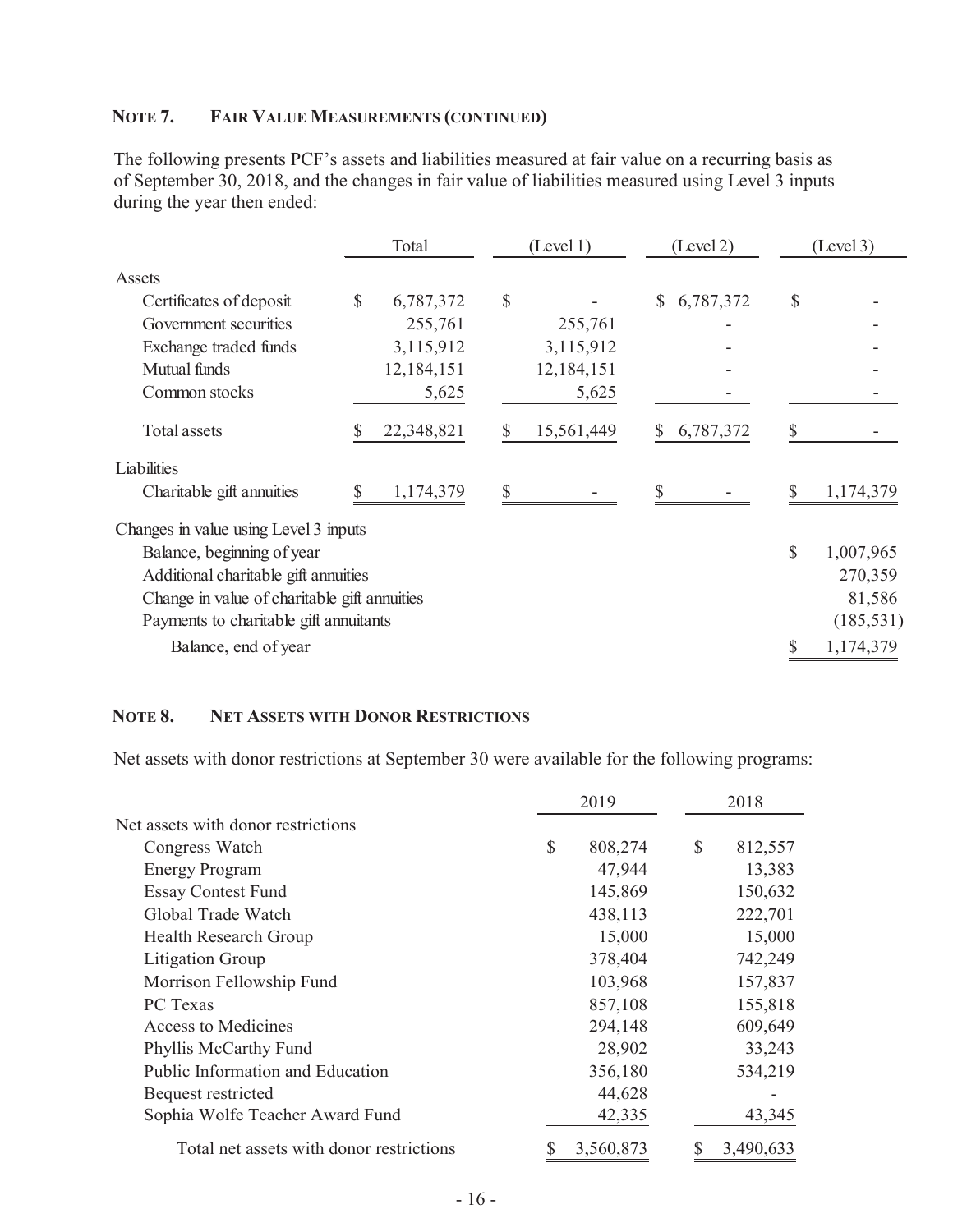#### **NOTE 8. NET ASSETS WITH DONOR RESTRICTIONS (CONTINUED)**

For the year ended September 30, 2019, net assets were released from donor restrictions by incurring expenses satisfying the purpose restrictions specified by donors as follows:

| Net assets released from donor restrictions       |               |
|---------------------------------------------------|---------------|
| Congress Watch                                    | \$<br>905,066 |
| <b>Essay Contest Fund</b>                         | 6,725         |
| Energy program                                    | 15,439        |
| Global Trade Watch                                | 644,788       |
| <b>Health Research Group</b>                      | 15,000        |
| <b>Litigation Group</b>                           | 703,428       |
| Morrison Fellowship Fund                          | 99,940        |
| <b>PC</b> Texas                                   | 588,710       |
| <b>Access to Medicines</b>                        | 540,501       |
| Phyllis McCarthy Fund                             | 5,211         |
| Public Information and Education                  | 438,440       |
| Sophia Wolfe Teacher Award Fund                   | 2,783         |
| Total net assets released from donor restrictions | 3,966,031     |

#### **NOTE 9. PENSION PLANS**

PCF and its affiliate PCI maintain an Internal Revenue Code Section 401(k) plan (the 401(k) Plan). The 401(k) Plan requires PCF to make a safe harbor contribution equal to 3% of the total compensation for all eligible employees. Pension expense for the years ended September 30, 2019 and 2018 were approximately \$246,000 and \$221,000, respectively.

#### **NOTE 10. CONCENTRATIONS**

As of September 30, 2019, approximately 78% of grants receivable were due from two donors.

PCF maintains cash balances at financial institutions which at times during the year exceeded Federal Deposit Insurance Corporation (FDIC) limits. Management believes the risk in these situations to be minimal.

As of September 30, 2019, approximately 75% of PCI's employees are members of SEIU, Local 500 AFL-CIO.